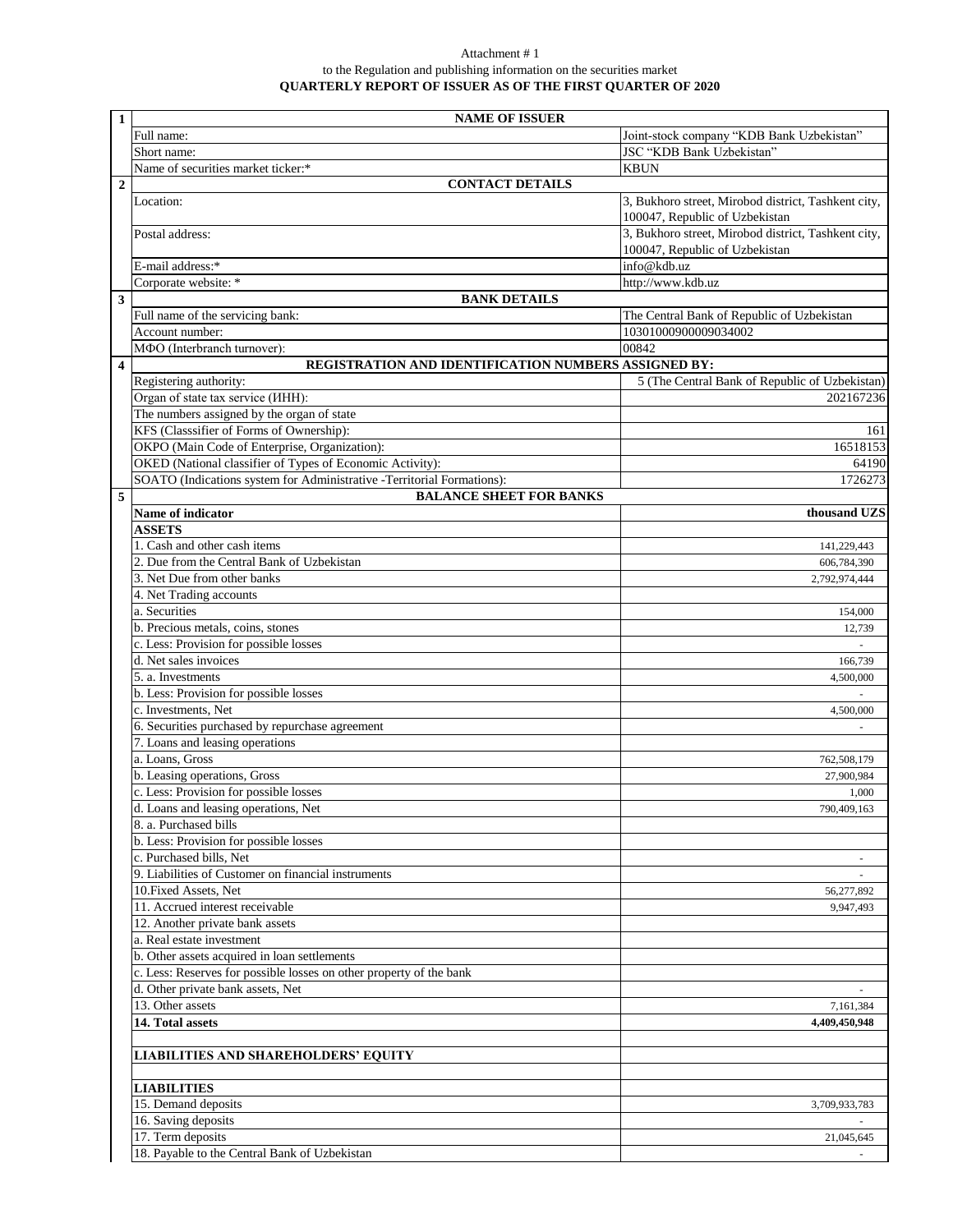| 19. Payable to other banks                                                                              | 1.818.669      |
|---------------------------------------------------------------------------------------------------------|----------------|
| 20. Securities sold under agreement with a subsequent purchase                                          |                |
| 21. Loans and leasing operations for payment                                                            |                |
| 22. Subordinated debt                                                                                   | $\sim$         |
| 23. Accrued interest payable                                                                            |                |
| 24. Other liabilities                                                                                   | 62,139,561     |
| 25. Total liabilities                                                                                   | 3,794,938,760  |
|                                                                                                         |                |
| <b>EQUITY</b>                                                                                           |                |
| 26. Charter Capital                                                                                     |                |
| a. Shares - Ordinary                                                                                    | 101,272,261    |
| b. Shares - Priveleged                                                                                  |                |
| 27. Additional paid-in capital                                                                          |                |
| 28. Reserve capital                                                                                     |                |
| a. Reserve fund for general purpose                                                                     | 15,190,839     |
| a.1. Including Provision for probable losses on standard assets                                         | 26,580,617     |
| b. Devaluation Reserve                                                                                  | 216,441,789    |
| c. Other reserves and funds                                                                             | 3,214,625      |
| 29. Retained earnings                                                                                   | 251,812,057    |
| 30. Total equity                                                                                        | 614,512,188    |
| 31. Total liabilities and equity                                                                        | 4,409,450,948  |
| STATEMENT OF FINANCIAL PERFORMANCE FOR BANKS                                                            |                |
| <b>Categories</b>                                                                                       | thousand UZS   |
| <b>INTEREST INCOME</b>                                                                                  |                |
| 1. Interest income                                                                                      |                |
| a. Interest income on the accounts with Central Bank of Uzbekistan                                      | 711,507        |
| b. Interest income on accounts in other banks                                                           | 17,626,361     |
| c. Interest income on bills bought                                                                      |                |
| d. Interest income on investments                                                                       | 99,863         |
| e. Interest income on trade account securities                                                          |                |
| f. Interest income on customer commitments                                                              |                |
| g. Interest income on customer acceptances outstanding obligations of the bank                          |                |
| h. Percentage, Discount (Specials) and fees on credit and leasing operations                            | 19,021,476     |
| i. Interest income under agreements to purchase securities with a repurchase<br>. Other interest income |                |
|                                                                                                         | $\overline{a}$ |
| k. Total interest income                                                                                | 37,459,207     |
| <b>2. INTEREST EXPENSES</b>                                                                             |                |
| a. Interest expense on demand deposits                                                                  |                |
| b. Interest expense on saving deposits                                                                  |                |
| c. Interest expense on term deposits                                                                    | $\sim$         |
| d. Interest on accounts payable with the Central Bank of Uzbekistan                                     |                |
| e. Interest on accounts payable to other banks                                                          |                |
| f. Total interest expense on deposits                                                                   |                |
| g. Interest expense on loans payable                                                                    | $\blacksquare$ |
| h. Interest expenses on agreements on the sale of securities with subsequent repurchase                 |                |
| i. Other interest expense                                                                               |                |
| j. Total interest expense on loans                                                                      |                |
| k. Total interest expense                                                                               | $\blacksquare$ |
|                                                                                                         |                |
| 3. NET INTEREST INCOME BEFORE ASSESSMENT POSSIBLE LOSSES ON                                             |                |
| <b>LOANS AND LEASES</b>                                                                                 |                |
|                                                                                                         | 37,338,571     |
| a. Less: Provision for possible losses on loans and leasing                                             |                |
| b. Net interest income after an assessment of possible losses on loans and leasing                      | 37,338,571     |
|                                                                                                         |                |
| <b>4. NON-INTEREST INCOME</b>                                                                           |                |
| a. Income from commissions and fees                                                                     | 11,580,069     |
| b. Gain on foreign exchange                                                                             | 3,245,036      |
| c. Profit from commercial operations                                                                    |                |
| d. Profits and dividends from investments                                                               |                |
| e. Other non-interest income                                                                            | 781,214        |
| f. Total non-interest income                                                                            | 15,606,319     |
|                                                                                                         |                |
| <b>5. NON-INTEREST OPERATING EXPENSES</b>                                                               |                |
| a. Fee and commission expenses and expenses for services                                                | 2,676,955      |
| b. Losses on foreign exchange                                                                           | 2,099,817      |
| c. Losses on trading accounts                                                                           |                |
| d. Losses on investments                                                                                |                |
|                                                                                                         |                |